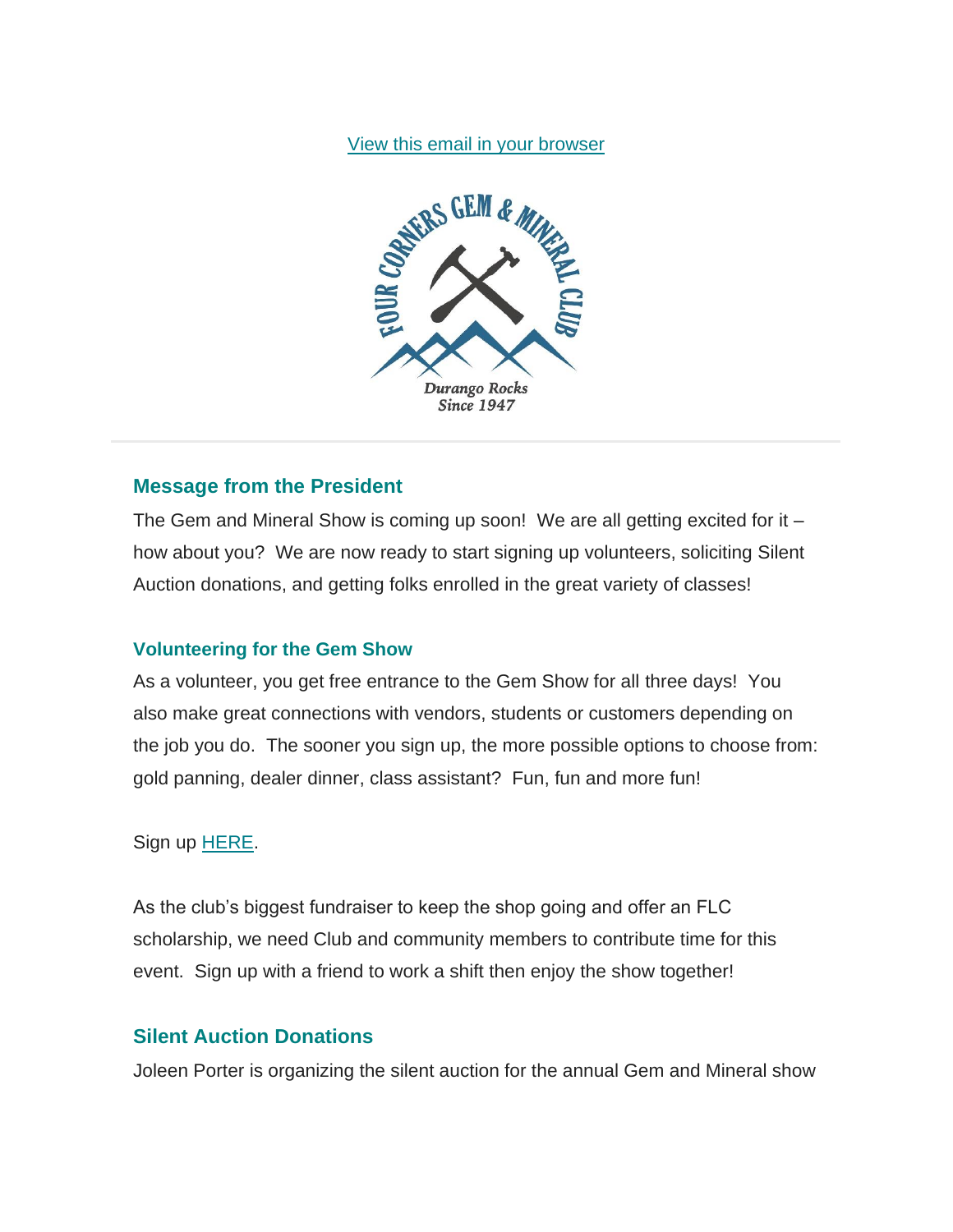this summer. We **still need donations** for this event. If you have items such as minerals or jewelry you are willing to donate or know of another source, please let Joleen know. We can also accept donations from local business who might offer an item – what connections do you have in town or the area that you could request an auction item from?

If you have an offering, please contact [Joleen](mailto:joleenporter.mms@gmail.com?subject=Gem%20Show%202022%20Silent%20Auction%20Donation) at [joleenporter.mms@gmail.com](mailto:joleenporter.mms@gmail.com?subject=Gem%20Show%202022%20Silent%20Auction%20Donation)

## **Silent Auction Teasers**

Ben Kuehling who owns the Columbine Mineral Shop in Ouray donated four specimens for the silent auction for the Gem and Mineral Show. The donated samples are highlighted below to entice you. Top left: rhodochrosite and quartz from the Grizzly Bear mine, Ouray. Top right: amethyst pendant. Bottom left: "Bumble Bee" agate, Utah. Bottom right: polished labradorite.

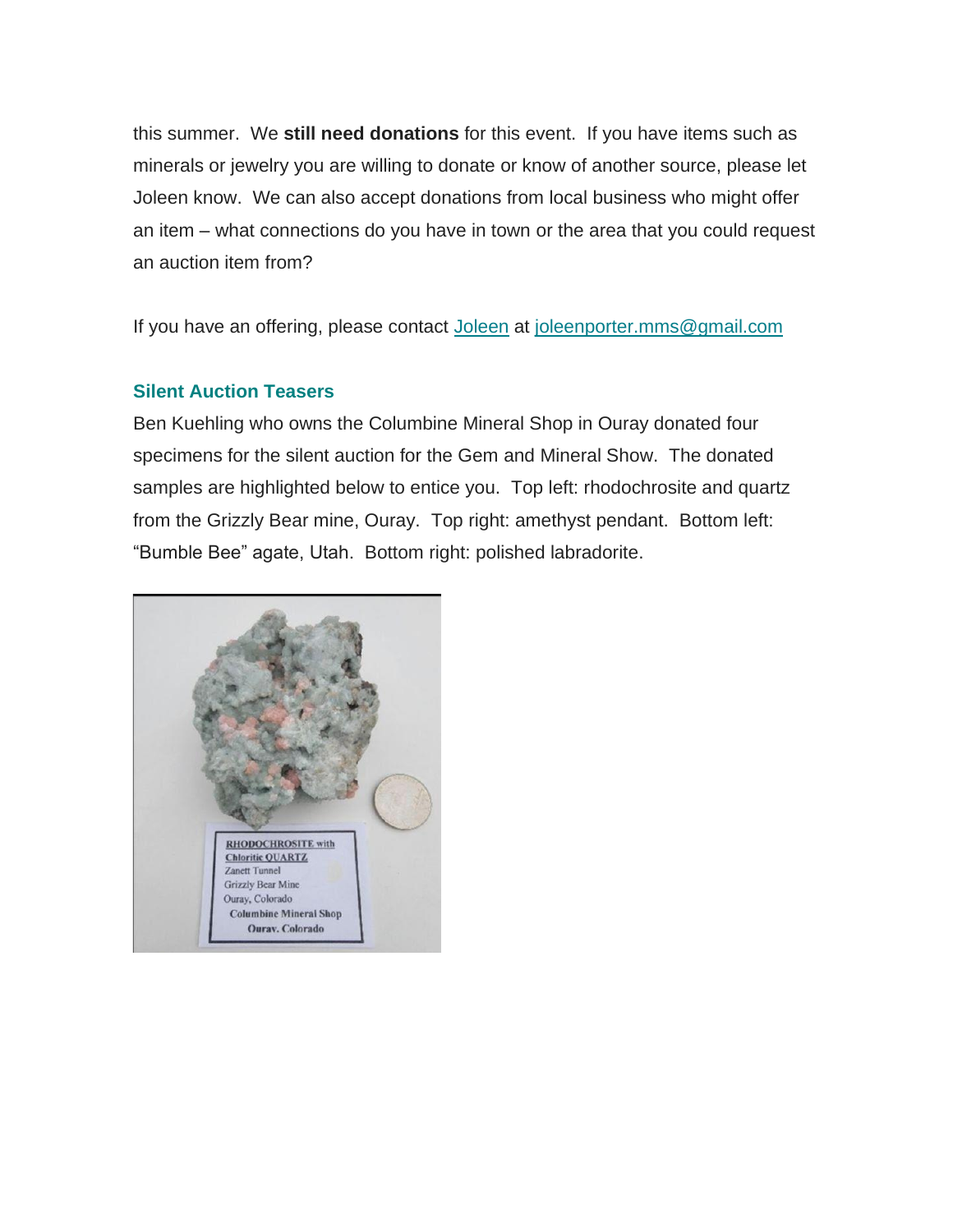

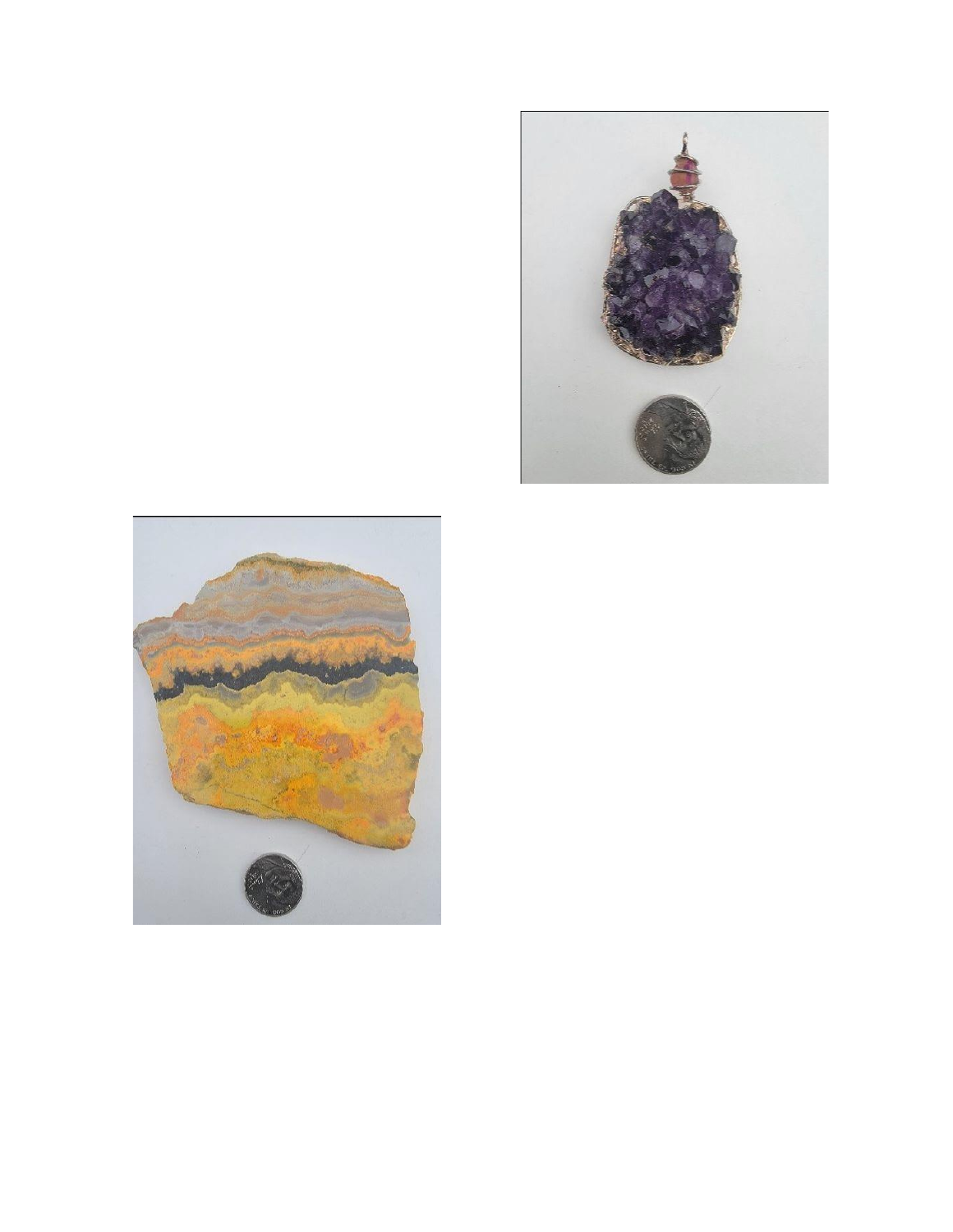

### **Upcoming Classes in June and at the Gem Show**

We have a new polishing machine – a Genie Grinder from Diamond Pacific! This is for fine polishing and will really make your cabs shine! Randy Ferris will offer a free demo on how to use and care for the Genie on **June 13 at 6pm at the Gem Club**!

Cutting and Polishing Cabochons, **June 26 from 10:00 am to 2:00 pm** Contact Instructor Joel Arnold for more info or get registered by calling Joel at 970-247 5140 or emailing him at [joelrecuerdo55@gmail.com](mailto:joelrecuerdo55@gmail.com)

If you want to know more, visit the Club's calendar at [www.durangorocks.org/events.html](https://durangorocks.us6.list-manage.com/track/click?u=b6983b14141af30d3bc8c8d98&id=65cc9d2d58&e=7e7f7ff7b9)

### **Gem Show Classes:**

## **Wire wrapping, Slab painting, Layered Rings and more!**

Instructors are donating their time, so the cost of the class is reduced to materials only! There's no better time to try something new! There are 14 classes with a wonderful variety of art and skills to learn and try. [Check them out and sign up here.](https://durangorocks.us6.list-manage.com/track/click?u=b6983b14141af30d3bc8c8d98&id=f4864936d9&e=7e7f7ff7b9)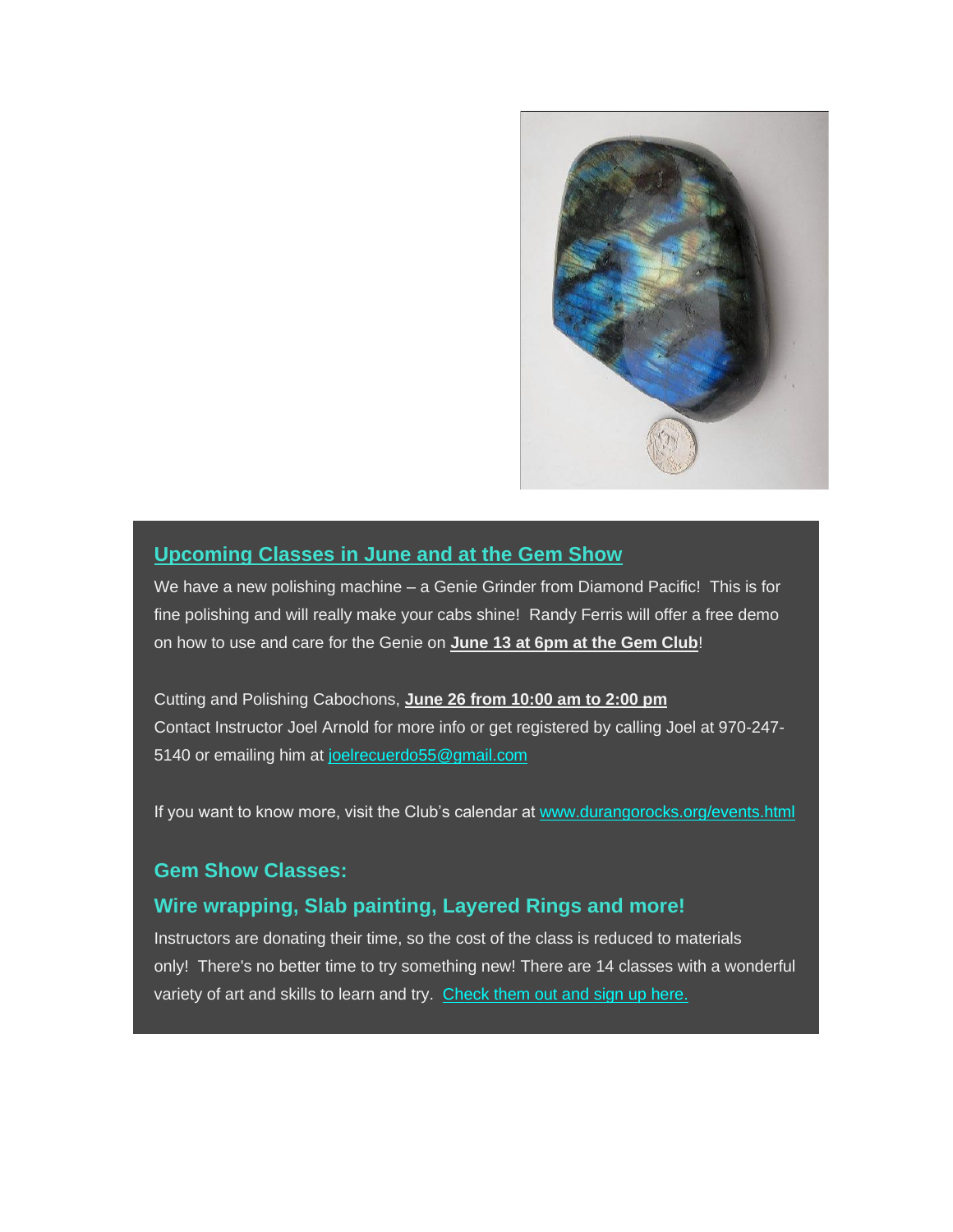

# **Upcoming Field Trips**

**June 11** The Mancos Ammonite Fossils with Ammolite trip, offered by Jama Crawford has three spots left! For more details and to register for the trip use this link: [http://www.durangorocks.org/fieldtrips.html](https://durangorocks.us6.list-manage.com/track/click?u=b6983b14141af30d3bc8c8d98&id=0d03ea0e15&e=7e7f7ff7b9)

**June 18 -** If you want to get an introduction to the geology around Durango then join David Gonzales on June 18 from 9:00-10:30 am @ the Fort Lewis College Chapel on the west side of campus. There is a lot of shade at this location, but you might want to bring a lawn chair. This event is free and is intended to give you a general understanding of the geology around the area.

What would you like to see? What can you share with other members? [Let](mailto:gonzales_d@fortlewis.edu?subject=field%20trip%20suggestion)  [us know!](mailto:gonzales_d@fortlewis.edu?subject=field%20trip%20suggestion)

## **Open Shop Hours**

Tuesday 1-4 pm Tuesday 6:30-9 pm Wednesday 9am-noon Wednesday 1-4 pm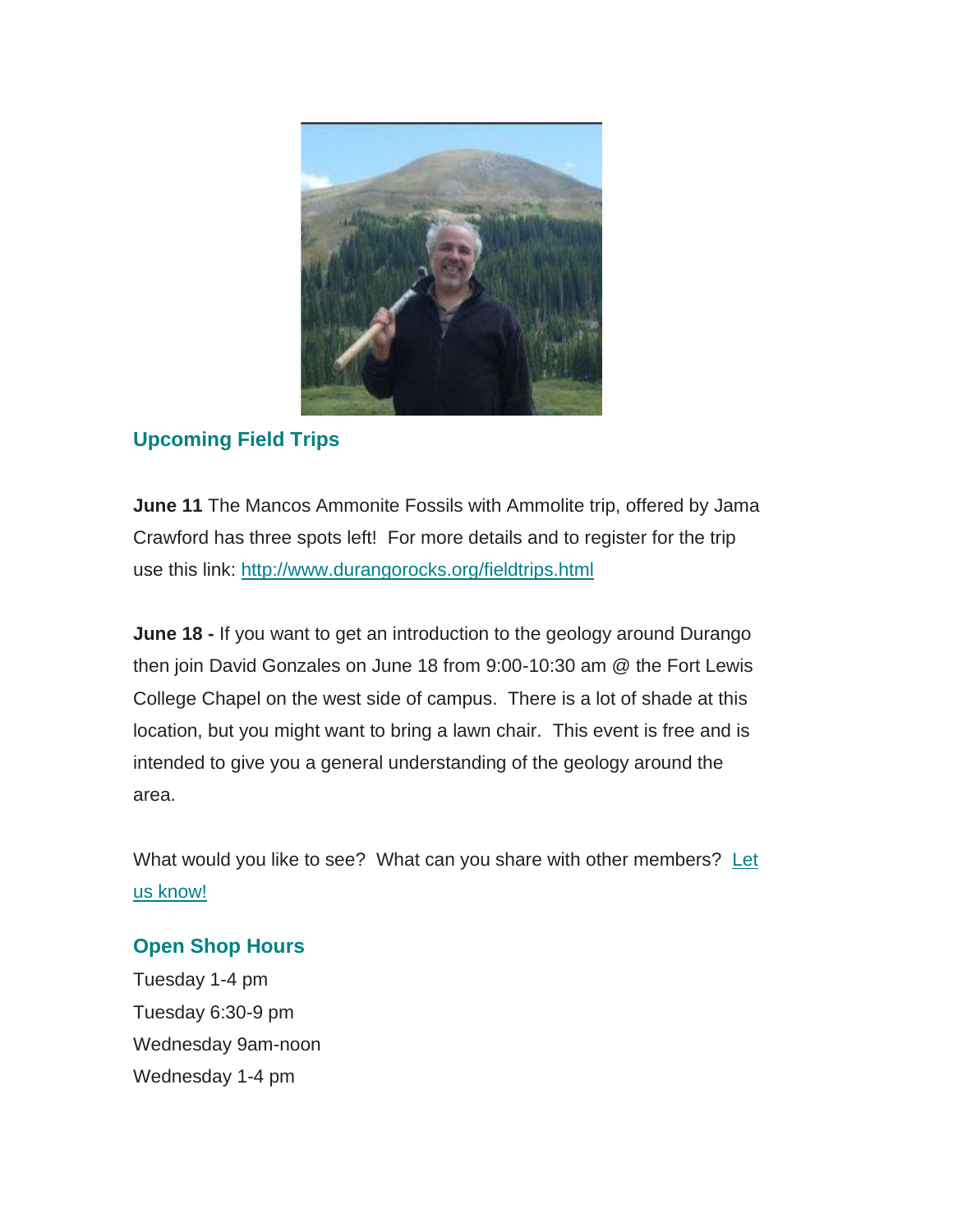Thursday 1-4 pm Thursday 6:30-9 pm First & Third Saturdays 10am-2pm

## **Four Corners Focus**

Member Becky Walkden loves agates and shares with us some of her finds and insider info on locations. The June Four Corners Focus will be up on the web site soon. [Read the write up here!](https://durangorocks.us6.list-manage.com/track/click?u=b6983b14141af30d3bc8c8d98&id=e085d3a87c&e=7e7f7ff7b9) Thanks, Becky!

# **A new way to enjoy open shop!!!**

Tired of always looking for a crumpled \$5 at the bottom of your pocket to pay the Open Shop fee? Now, you don't have to: Punch Cards are here! You can prepay your open shop fees on one convenient card that also gives you one shop visit FREE! The card only costs \$45, but you can use it for Open Shop 10 times!

How to get it?

[Pay online](https://durangorocks.us6.list-manage.com/track/click?u=b6983b14141af30d3bc8c8d98&id=c8ac6bd65e&e=7e7f7ff7b9) and bring your receipt to a steward at Open Shop. Or bring a check or cash to an open shop and purchase a pre-paid card from the steward. Easy Peasy!



# **Rock On: A Play on Colors**

"Mere color, unspoiled by meaning, and unallied with definite form, can speak to the soul in a thousand different ways". Oscar Wilde

Color is an attractive force that draws humans to desire certain natural materials. Most of the colored objects we experience are created by the absorption of the red, orange, yellow, green, blue, violet energies of visible light. The spectra of light that are not absorbed by an object are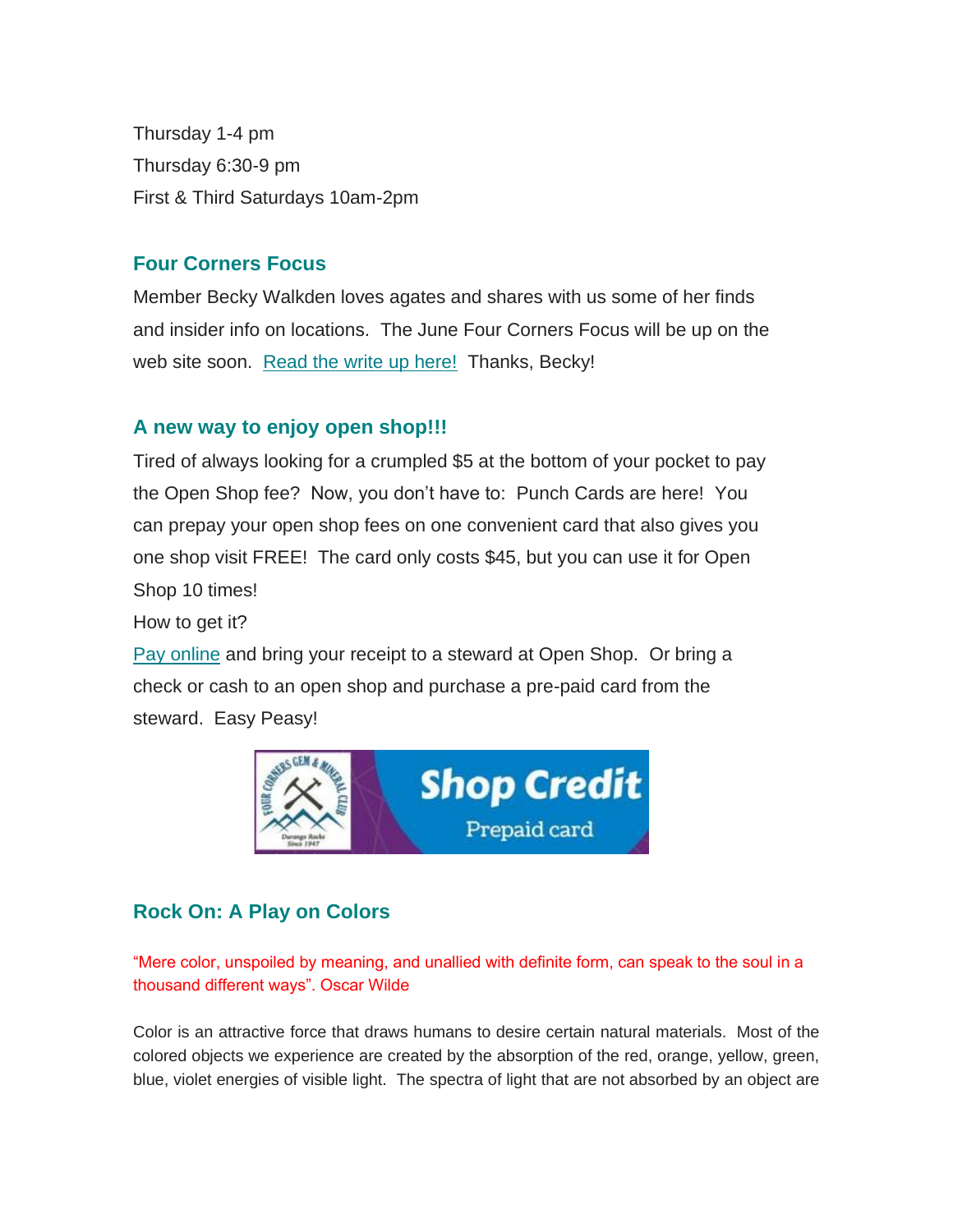mixed to create the color we observe. Absorption is influenced at the atomic scale. This can include the presence of a certain elements that are an essential part of the mineral composition, a minor chemical impurity, physical defects in the crystal structure, mechanic mixtures of very fine impurities, and presence of finely-spaced structures in the minerals. In this essay I will focus on the different ways that colors can be created by phenomenon aside from absorption.

Before we can discuss different ways that non-absorptive colors are created it is important to establish the concept of light waves. We all know what waves are, and probably the most familiar waves are those produced in water. But light moves in waves also, just on a smaller scale. Just for the sake of thought, imagine we could view waves of light. We would witness a motion similar to waves on water but there will be different colored waves, violet to red. The distance between the crests of violet waves will be less than those for red waves which means that for a given amount of time more violet waves will pass a certain point.

One way that colors can be created in nature is by refraction and dispersion of light. When light travels from air into a substance (e.g., glass, water, mineral) it slows down and the waves of light are bent or refracted. The amount that light is bent depends on the color since violet light is bent more than red. The refraction of light by water drops or ice in clouds creates rainbows, and the spectrum of color presented by prisms are also created by refraction and dispersion. Refraction does not typically create color in minerals but the two images you can witness when you hold a piece of clear calcite over an image is caused by refraction and is called "double refraction". In this instance light is forced into two atomic paths in which light travels in different velocities expressed by the two different images.

Below you see refraction and dispersion of sunlight by ice crystals in in clouds creating bands of color near Bayfield, Colorado. Photograph by D. Gonzales.

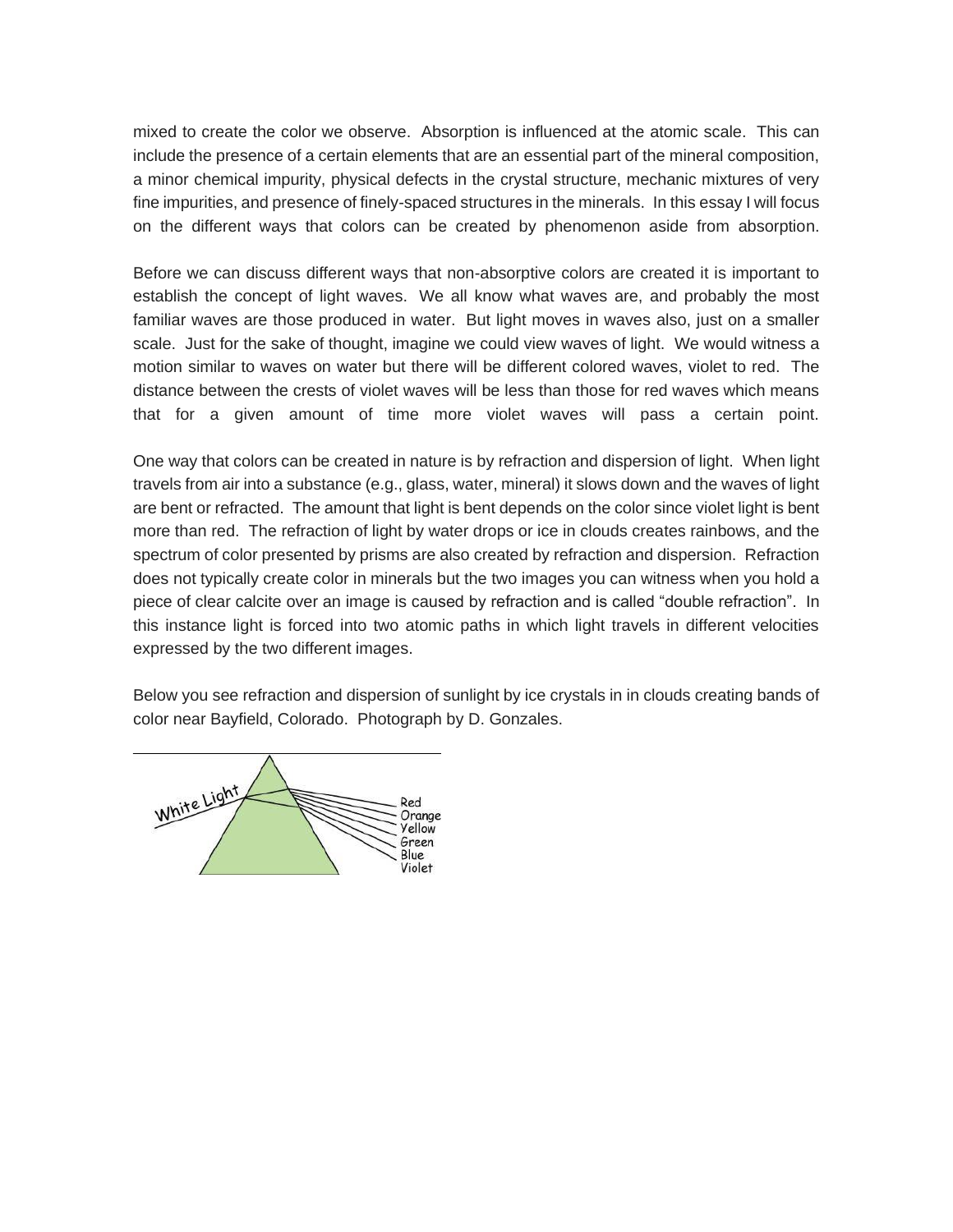

There is another phenomenon that creates colors that most people have observed in soap bubbles, the surface of an oil slick, the wings of black birds, and some specimens of volcanic glass. These colors are not created by absorption but by the process of reflection and interference. Let's focus on the soap bubble for a moment. When light interacts with the outer surface of the bubble some is reflected. Then when the light interacts with the inner surface of the bubble some of the light is again reflected. The light waves reflected from the inner and outer surfaces of the bubble are not travelling together since the outer surface reflected the light before the inner surface. So, when the two light rays interact, a dynamic interplay of interference colors is generated by the simultaneous reflection of light from both the inside and outside surfaces of the bubble. If the inner light waves lag behind the outer waves by exactly a distance of a full wavelength (distance from top one crest to another crest), constructive interference occurs, and those colors are enhanced (brighter). If certain waves of color are out of step by a full wavelength, destructive interference transpires, canceling the reflected light and the color. The colors that are in between these two states create different intensities of a certain color. When all of the available energies mix, it creates a rainbow of colors, interference colors.

Below you see Interference colors created by reflection and interference of light in a soap bubble. Photograph from [https://www.sciencefocus.com/science/why-are-soap-bubbles](https://durangorocks.us6.list-manage.com/track/click?u=b6983b14141af30d3bc8c8d98&id=b5752bf001&e=7e7f7ff7b9)[rainbow-coloured/](https://durangorocks.us6.list-manage.com/track/click?u=b6983b14141af30d3bc8c8d98&id=b5752bf001&e=7e7f7ff7b9)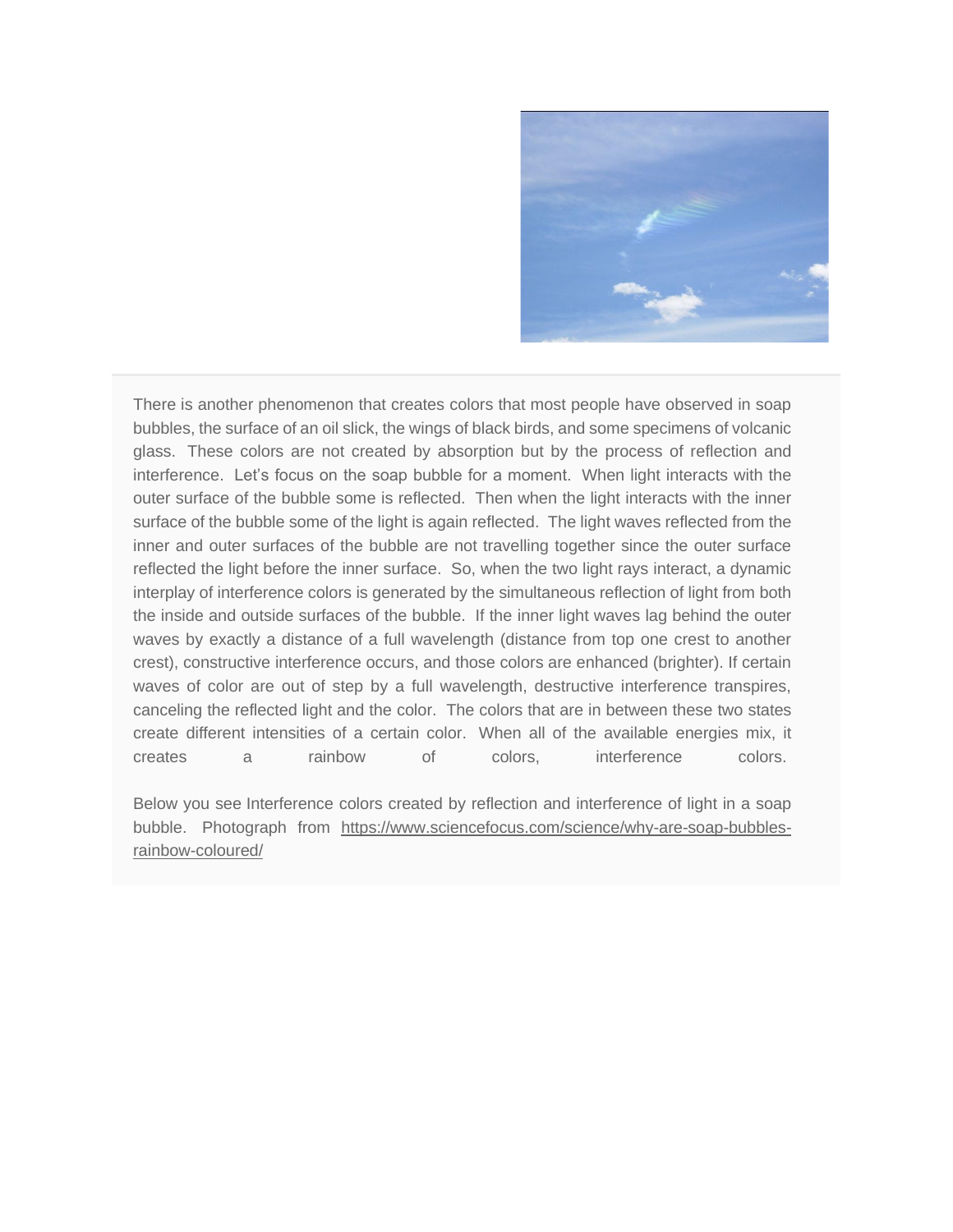



In minerals, this phenomenon is expressed as iridescence on mineral surfaces such as chalcopyrite and bornite. When chalcopyrite is oxidized a thin coating is produced that interacts with light in the same way that a film of oil on water creates a play of colors.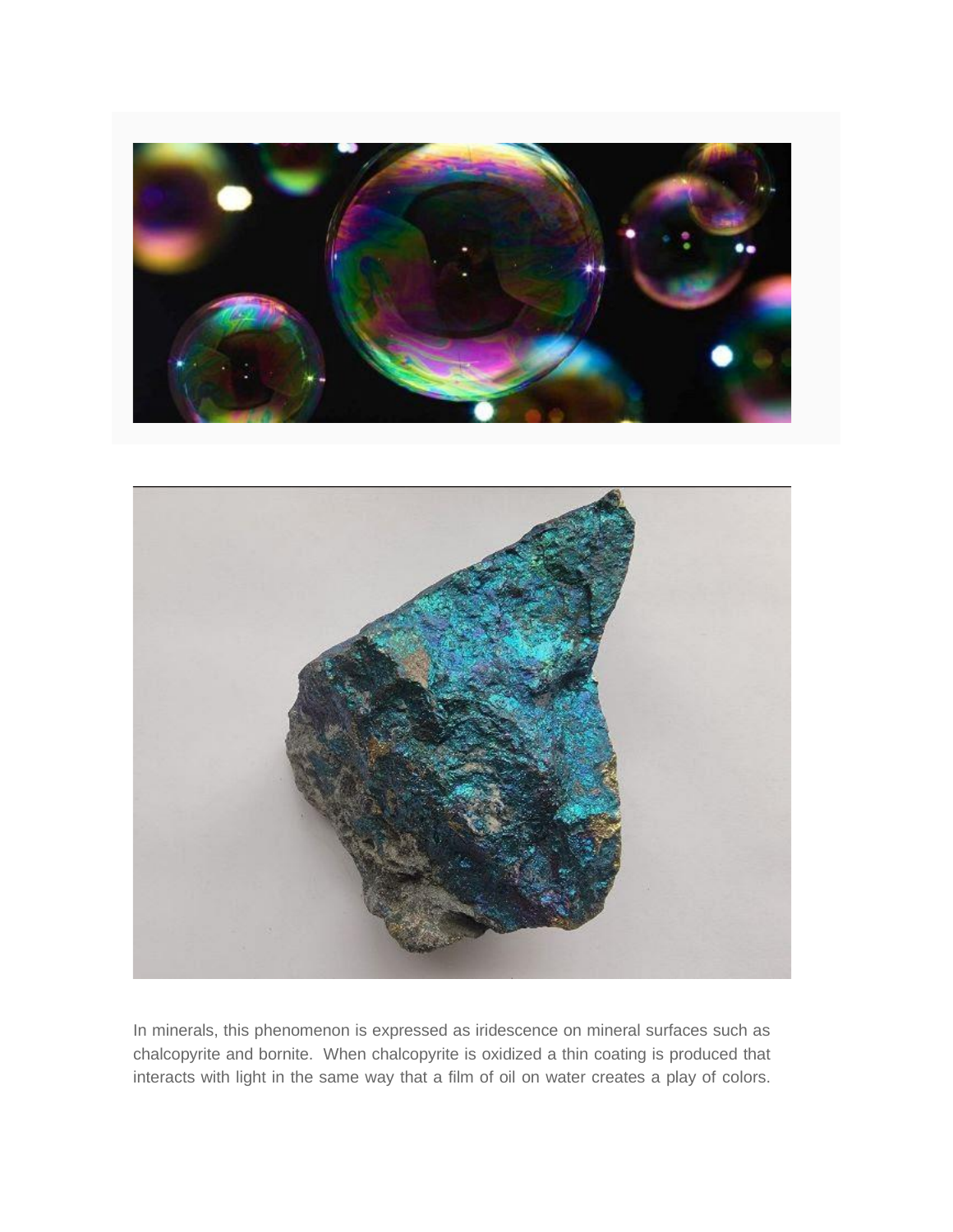Iridescence or "play of colors" on the oxidized surface of chalcopyrite. Photograph by D. Gonzales.

Interference colors are easily viewed in minerals under a petrographic microscope in which two pieces of Polaroid are aligned at right angles. Minerals that are not isometric or opaque can polarize light into two or three atomic planes where light travels with different velocities and can create interference. You can create this same effect by taking to pieces of Polaroid with the planes of polarization at right angles. Place a thin piece of nonisometric mineral (e.g., quartz) between the sheets and observe the interference colors.

Interference colors in olivine under crossed polarization viewed in a petrographic microscope. From [https://www.alexstrekeisen.it/english/pluto/olivine.php](https://durangorocks.us6.list-manage.com/track/click?u=b6983b14141af30d3bc8c8d98&id=eabe9c9530&e=7e7f7ff7b9)



Yet another way that colors can be created is by process called diffraction. Diffraction is a process that happens when light waves interact with an obstacle, an opening or very fine parallel features (e.g., diffraction grating). One way this color phenomenon is presented is on the surface of a CD or DVD. The fine parallel grooves on the surface of these devices interact with the light. Depending on the angle the light strikes the surface a variety of colors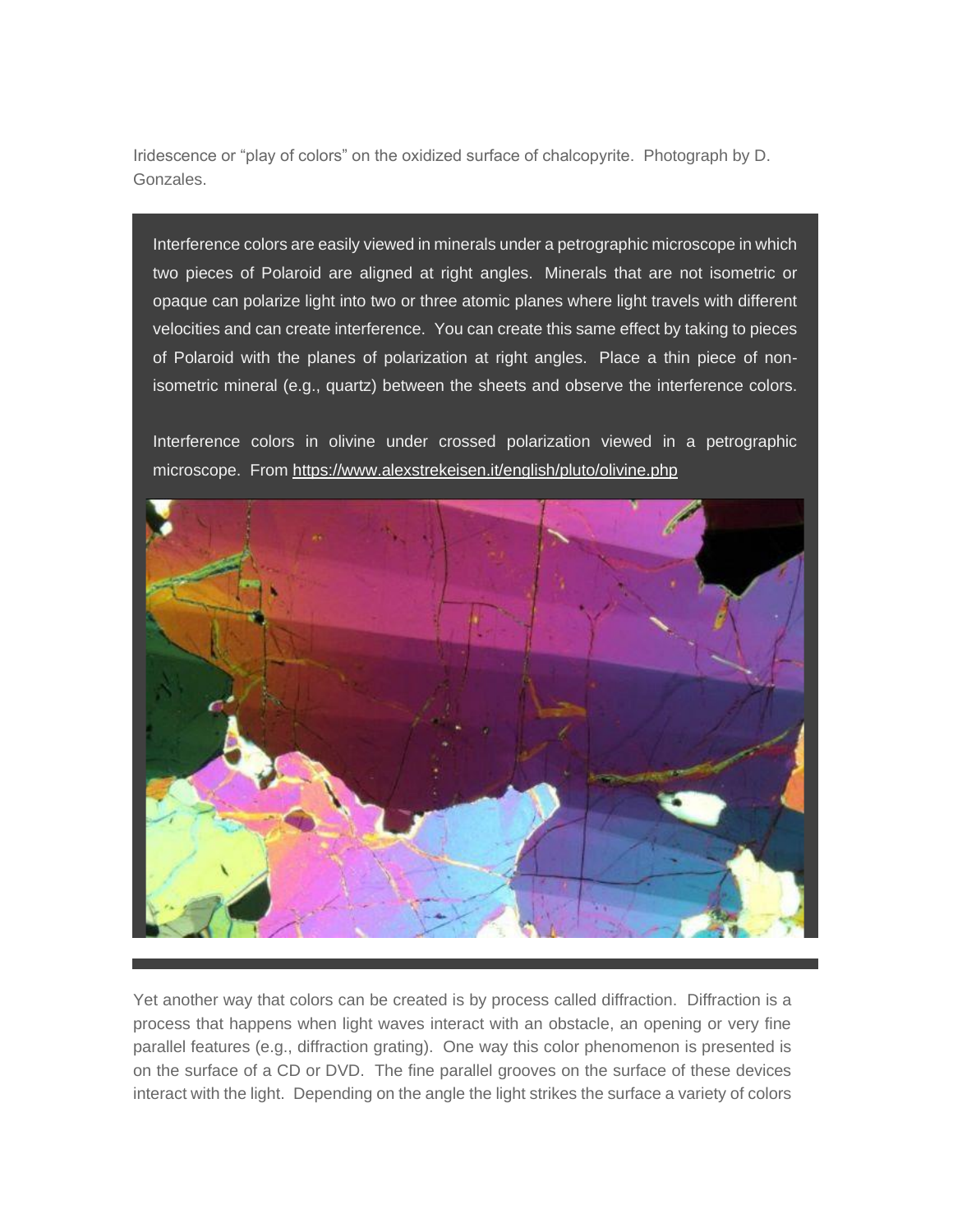are created. This happens because at different angles the grooves can block out or allow the passage of different energies (wavelengths) of light. If a diffraction grating blocks out the longer wavelengths (red) the violet and blue colors are reflected into our eyes.

This is a piece of chocolate showing interference colors. My sons, Alex and Jon, created this by placing a piece of diffraction-grating material with 13,500 lines per inch on the chocolate when it was soft. Once the chocolate cooled the diffraction sheet was removed and the fine lines in the surface of the chocolate interacted with light to create a play of colors.



Minerals such as opal and plagioclase feldspar are also diffraction magicians. In these minerals the presence of closely spaced structures interacts with light to produce an iridescence or play of colors. Consider opal which is composed of silicon, oxygen, and water. And, by the way, opal is not a mineral since it does not have an ordered arrangement of silicon and oxygen (crystalline as in quartz) but instead the water causes the silicon and oxygen to form in submicroscopic spheres. If these spheres are random in shape and arrangement then common opal is created (i.e., potch). If the spheres are rather uniform in size and arrangement then light interacts with structure and is forced between the spheres (diffracted) and can then interfere. The colors created depend on the size of the spheres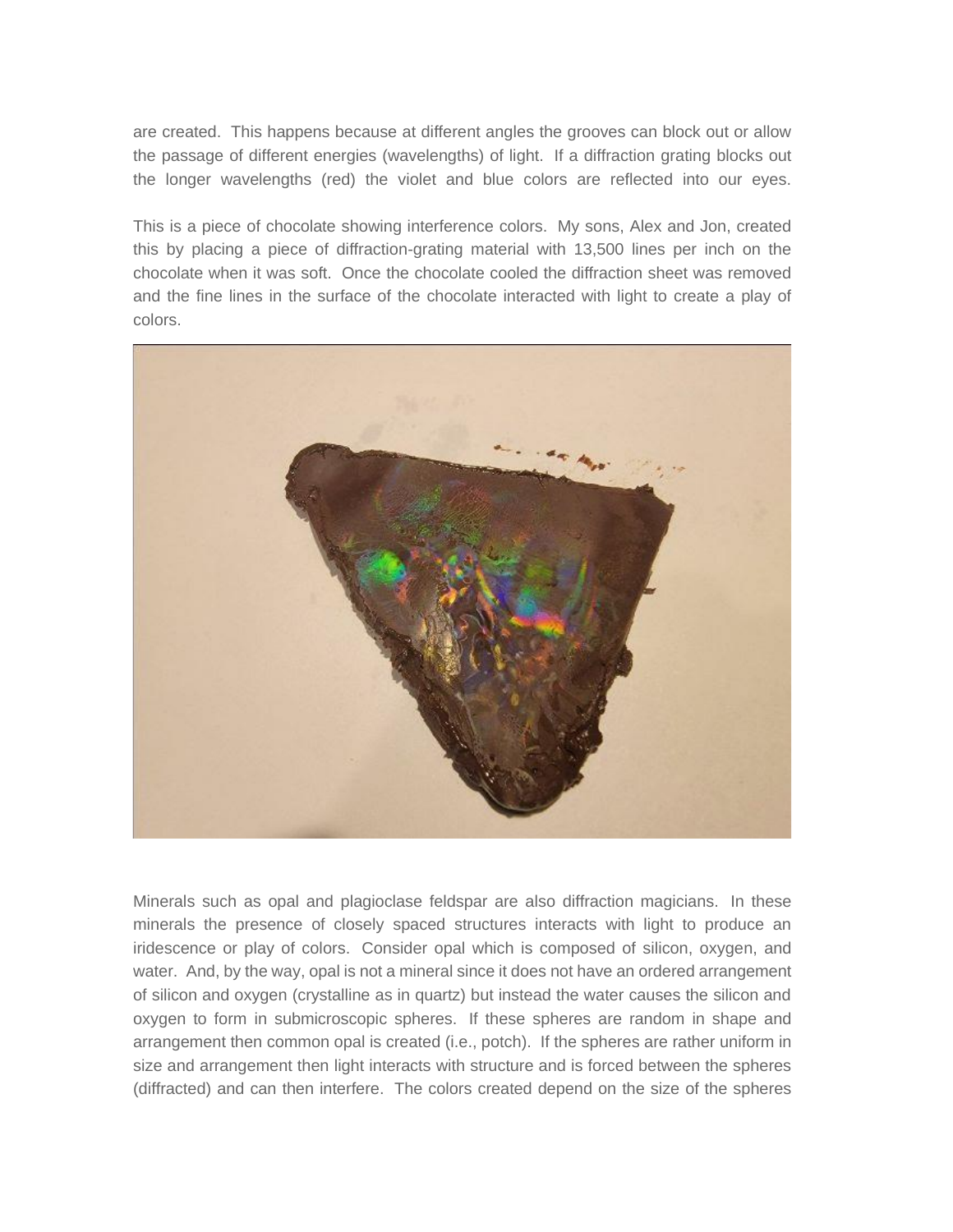and thus the space between them [\(www.webexhibits.org/causesofcolor/15F.html](https://durangorocks.us6.list-manage.com/track/click?u=b6983b14141af30d3bc8c8d98&id=e8d957e30e&e=7e7f7ff7b9) . If the spheres are relatively small (150 nanometers or 6.5 million spheres per millimeter) then violet and blues waves pass through the spaces. Larger spheres (350 nanometers of 3 million spheres per millimeter) produce orange and red play of colors since more of the longer wavelengths are allowed to pass. As the stone is moved in sunlight the angle of the light on the atomic sphere changes and can create a spectrum or flash of color.

Iridescent "black" opal (GIA, [https://www.gia.edu/opal-quality-factor\)](https://durangorocks.us6.list-manage.com/track/click?u=b6983b14141af30d3bc8c8d98&id=0359e32313&e=7e7f7ff7b9).

Some plagioclase feldspar is known for iridescence or play of colors created by closely spaced intergrowths of different composition. A crude analogy of intergrowths or exsolution in mineral is the separation of water in oil. Plagioclase contains both sodium and calcium which can vary in proportions. Under certain conditions the sodium and calcium plagioclase can separate to create microscopic lamellae of one composition in another (e.g., albite in oligoclase = moonstone). The lamellae are very small features, but the repetition of these intergrowths is about the same as the wavelength of visible light, so the lamellae act as a diffraction grating (Nesse, 2017, Introduction to Mineralogy). Of course, iridescence does not occur in all plagioclase and tends to be more common in the calcium-rich varieties. No matter the composition, however, it is the closely spaced intergrowth structures that produce an iridescence of colors with changing angles of incident light (see the display of feldspar minerals below).

Adularescence (play of colors) in moonstone created by diffraction and interference of light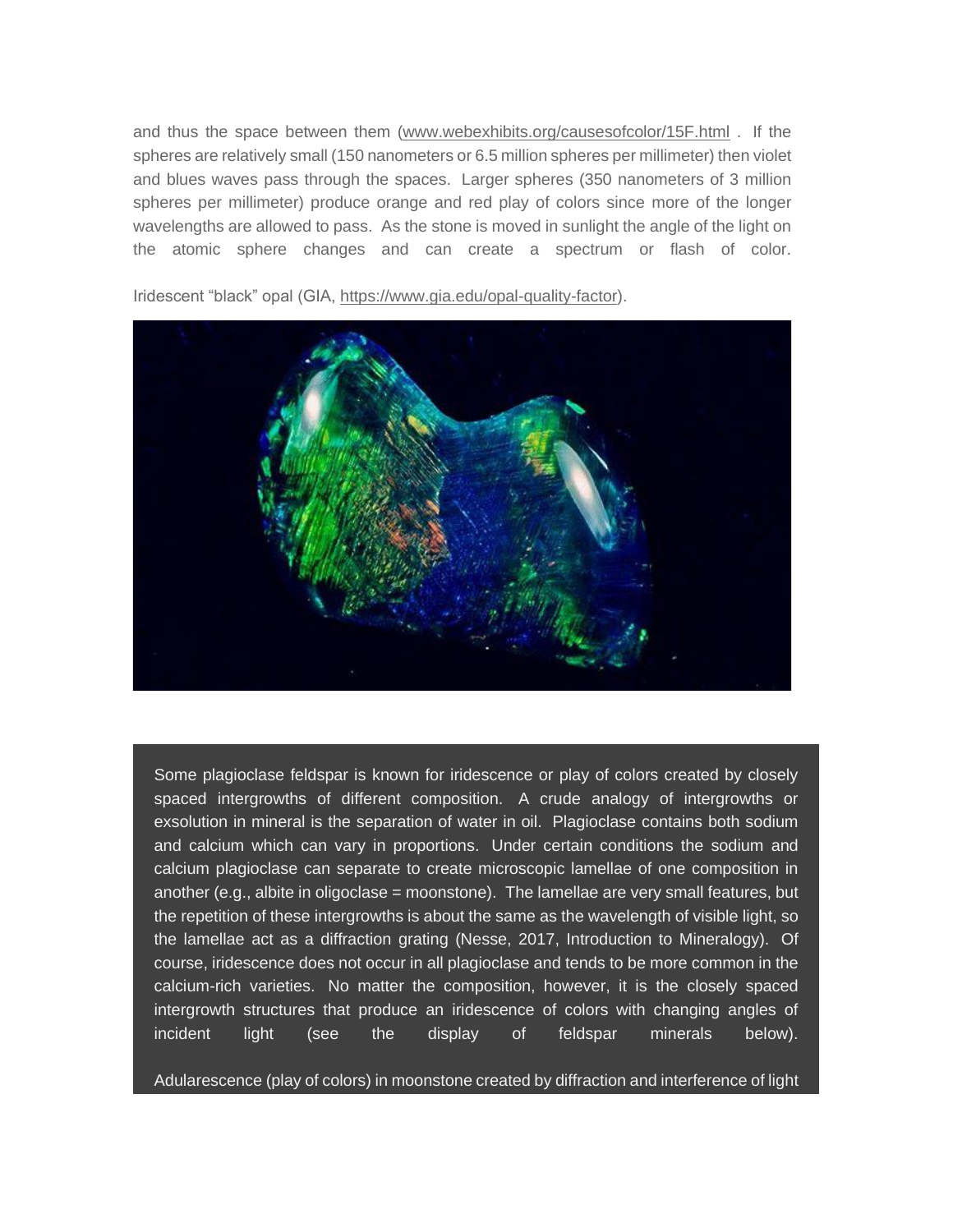created by intergrown lamellae or layers or albite and orthoclase feldspar. [Moonstone](https://durangorocks.us6.list-manage.com/track/click?u=b6983b14141af30d3bc8c8d98&id=20f651e7aa&e=7e7f7ff7b9)  [Description \(gia.edu\)](https://durangorocks.us6.list-manage.com/track/click?u=b6983b14141af30d3bc8c8d98&id=20f651e7aa&e=7e7f7ff7b9)



# **June Birthstone (Gemini, May 21-June 21; Cancer, June 22-July 22)**

Pearl, Alexandrite, Moonstone are the three birthstones for June. June is one of three months, along with August and December, with three birthstones.



COURTESY: D HUMPHREY (RIGHT)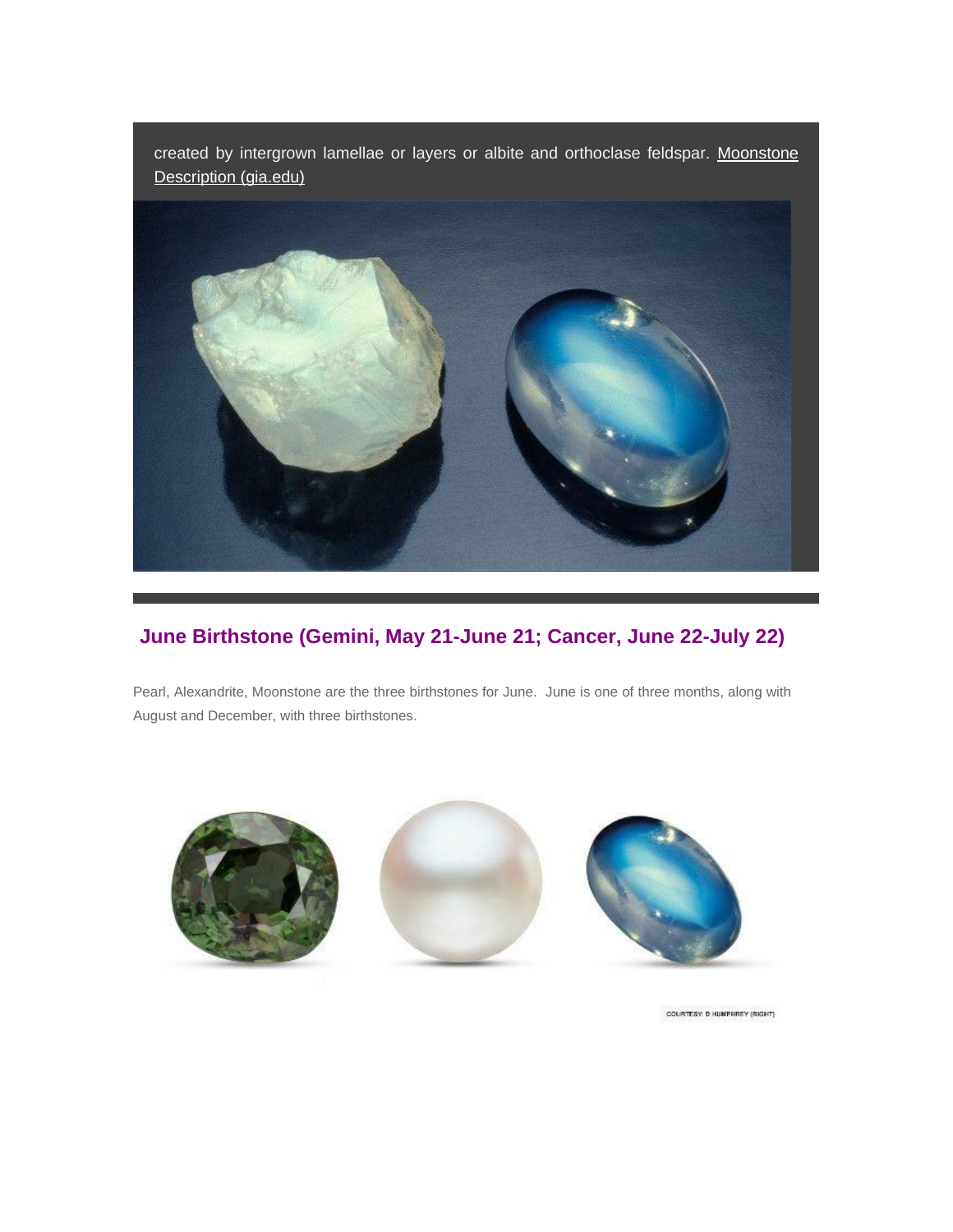Pearls are the lone organic birthstone, created inside the tissue of a living saltwater or freshwater oyster or mussel. "Natural pearls form when the mollusk secretes a substance called nacre around an irritant such as a piece of sand or a parasite that has invaded its shell." The GIA website notes that pearls are associated with purity, humility and innocence and have been considered to give the wearer a "long life and prosperity" and to alleviate number of health issues.

Moonstone, as discussed above, is a type of plagioclase feldspar in which albite and oligoclase form microscope layers (lamellae) that diffract light which interferes to create a play of colors or adularescence. According to GIA, Hindu mythology claims that moonstone is made of solidified moonbeams. "Moonstone is often associated with love, passion and fertility; it is believed to bring great luck." June Birthstones | Pearl, [Alexandrite, Moonstone Birthstones | GIA.](https://durangorocks.us6.list-manage.com/track/click?u=b6983b14141af30d3bc8c8d98&id=5e1e731359&e=7e7f7ff7b9) Since moonstone is a feldspar, it is associated with felsic igneous rocks such as granite and syenite.

Alexandrite is a variety of the mineral chrysoberyl  $(A_2BeO_4)$  which contains minor amount of Cr3+ that substitutes for the Al3+ in the atomic structure. The chromium ion produces absorption of light energy between the red of ruby and the blue-green of emerald. When viewed in sunlight or in fluorescent light the mineral appears blue and when viewed in incandescent light or the light of a candle it appears deep red (Nesse, 2017, Introduction to Mineralogy). When alexandrite contains certain types of long, thin inclusions are oriented parallel to each other, they can create chatoyancy or the cat's-eye effect. Chrysoberyl is formed in granitic pegmatite, aluminous mica-rich schist, and dolomite-rich skarn (contact metamorphosed rock). Alexandrite was originally mined in Russia, but most alexandrite today comes from Brazil, Sri Lanka and East Africa. Because it is hard  $(H = 8.5)$ , lacks cleavage, and has a stunning color it makes a dazzling gemstone.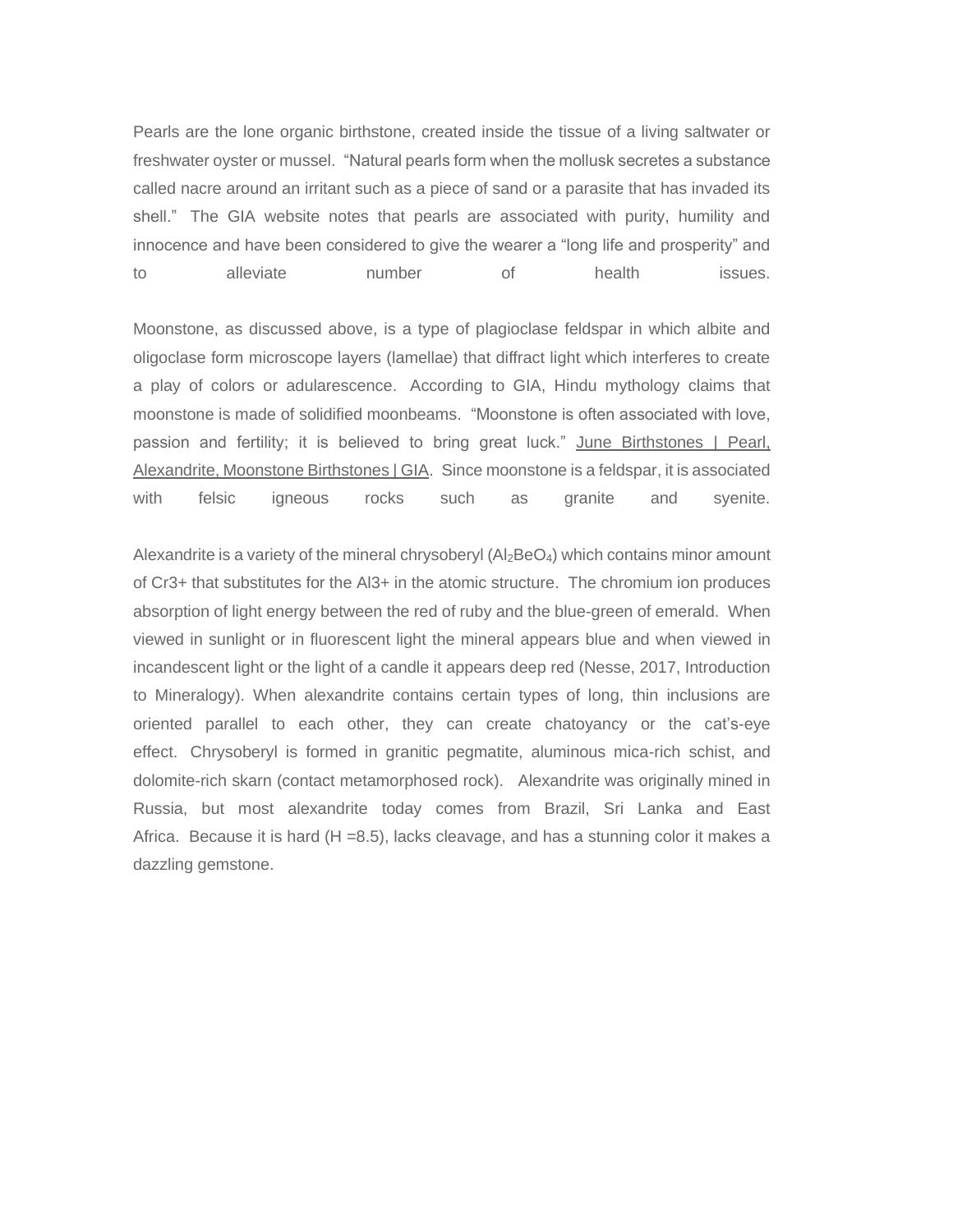

*Copyright © 2022 Four Corners Gem and Mineral Club, All rights reserved.* You are receiving this email because you signed up for Gem Club announcements at [www.durangorocks.org.](http://www.durangorocks.org/)

> **Our mailing address is:** Four Corners Gem and Mineral Club